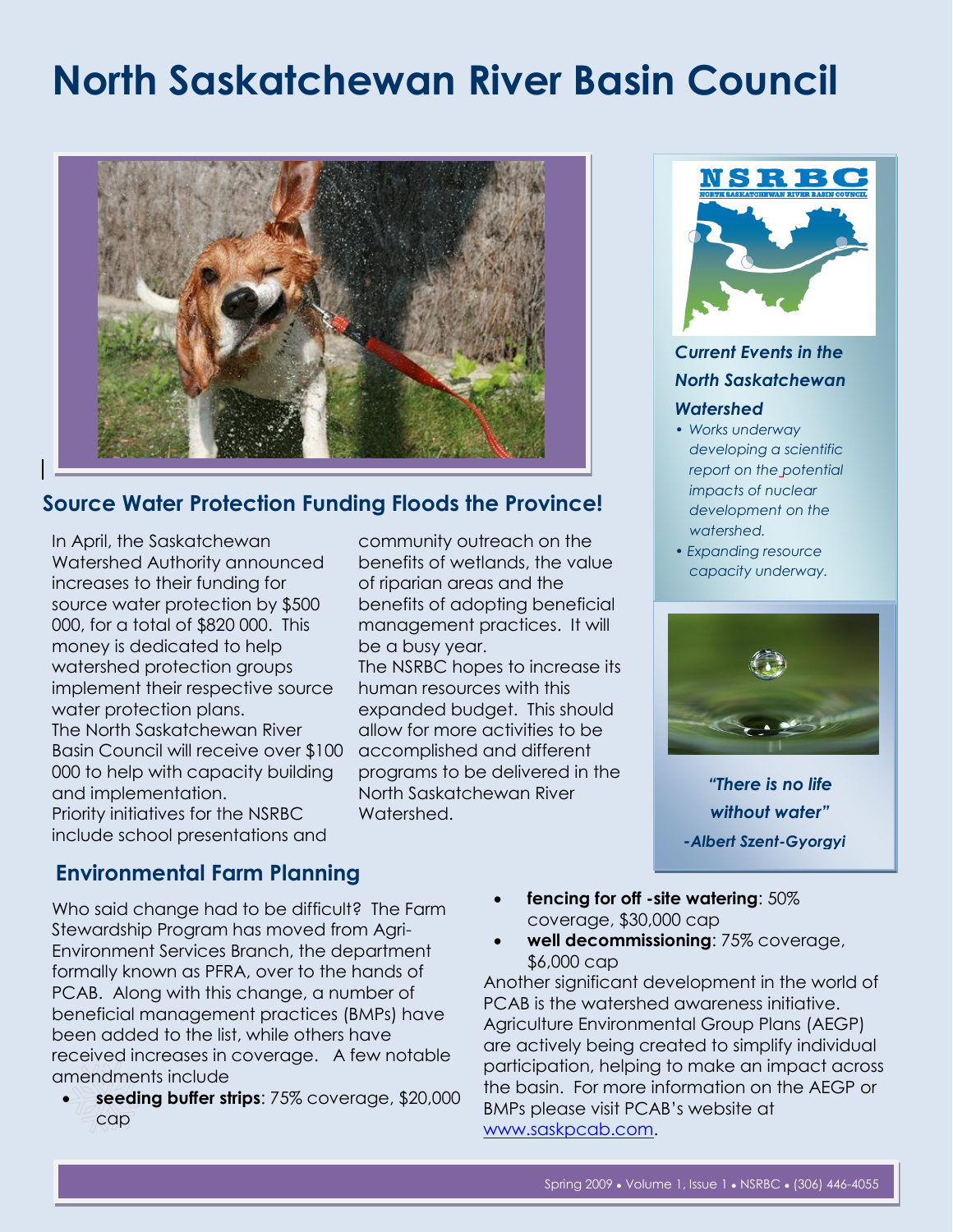

## **Water Conservation – Water is Money!**

Water is Money! All the water that comes to your house is treated to be of drinking quality. The City of Regina treats 70 million liters of water per day, 1% of which is actually consumed for drinking! The annual cost of water treatment for 2008 was \$6 026 180. That is a lot of money down the drain. The more you can conserve your water use the more of the natural resource and city finances you can conserve.

Here are three ways you can save water in your home this summer.

**1. Keep water in the fridge** – Running the tap to get cold water can waste 4L or more for every glass of water!

**2. Water the lawn in the morning or evening** - Avoid watering in the heat of the day. More than 50% of the water is lost to evaporation. Remember a conventional lawn only needs to be watered 1.5 inches per week, which is the depth of a Frisbee.

**3. Wash the car with a bucket and sponge** - This can save 300L of water! It takes more effort but the benefits are significant.

## **Xeriscaping- Save Water with Nature**

Xeriscaping is a form of landscaping designed for areas that are susceptible to drought. It is also a means to conserve water! *Xeros* in Greek means "dry" and the term xeriscape literally means "dry landscape."

Water use in the summer months increases dramatically. Xeriscaping is one way to conserve water effectively around the home. By choosing to use plants that require little to no water you are able to cut back on the water demand, reducing the stress on the water treatment system.

Here are three drought tolerant species, durable enough for Saskatchewan. Each time you make an effort to include native species in your landscaping you reduce the square footage that requires watering.





Page 2 Spring 2009 ● Volume 1, Issue 1 ● NSRBC ● (306) 446-4055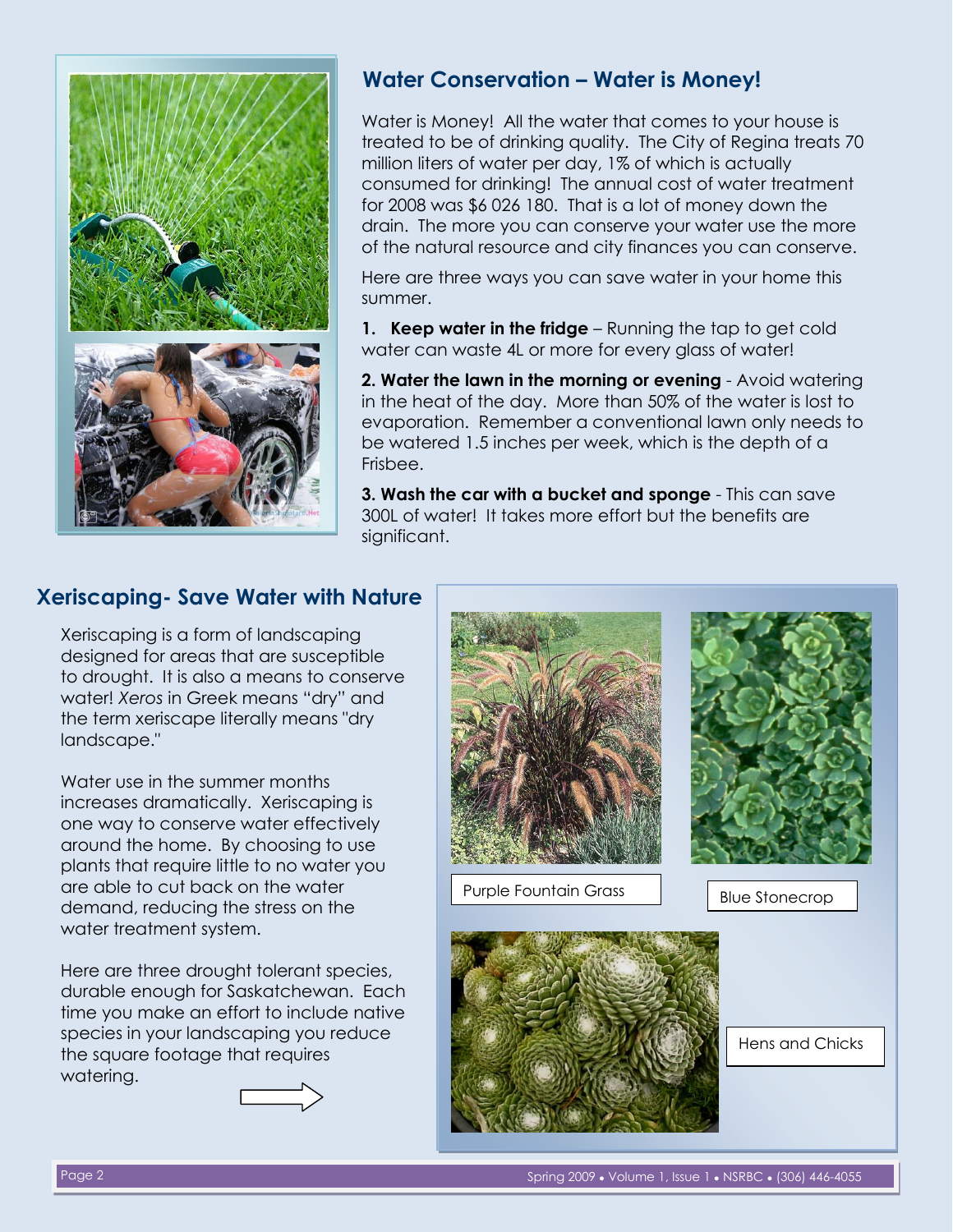## *North Saskatchewan River Basin Council 121 – 9800 Territorial Dr. North Battleford, SK S9A 3N6 Phone: (306) 446-4055 Fax: (306) 446-4060*

#### *E-Mail:*

[info@nsrbc.ca](mailto:info@nsrbc.ca) *Web Site: www.nsrbc.ca*

*"All the water that there will ever be, is right now"*



The Riparian Area

## **Water Quality Testing – Rural Water Quality Advisory Program**

Water quality can vary significantly within the watershed. Towns and cities have treatment facilities that treat raw water to provincial standards before distributing it. But if you live in rural Saskatchewan and have a well or dug out as your water source you may not always be certain of the water quality. The Saskatchewan Watershed Authority (SWA) has a program called the Rural Water Quality Advisory Program which subsidizes water testing fees for private land owners. For \$100, less than half the cost of the fee, a SWA representative will come and sample your well or dugout. The test will provide health and aesthetic information including nutrients and chemical concentrations. For more information on the please visit SWA's website at www.swa.ca

### *What is a Watershed?*

*If the first thing you thought of was a shed where water is stored you are actually not too far off. Our definition is a geographic area that drains into a specific water body, such as the North Saskatchewan River.*

*However, I recently learned that a water shed goes back to the days of the railroad when goods were stored in a shed beneath the water tower. Water would drip from the tower onto the roof and the evaporation would cool the shelter.*

## **The Low Down on Riparian Areas**

So what is a Riparian Area?

It is the vegetative area that separates aquatic and terrestrial ecozones. Usually the area is very lush and filled with a variety of vegetative species such as trees, shrubs, sedges and grasses.

Five things you should know about a Riparian Area are:

**Filter Runoff** - The vegetation in the riparian area acts as a filter for sediment erosion from upland. The vegetation can trap the sediment that may have different pollutants attached to it, such as pesticides, fertilizers or different bacteria.

**Roots anchor the soil** - This protects against erosion from wind and water. This keeps the soil and out of the adjacent water body and on the slope where it should be.

**Flood Mitigation** - The root systems also create pores for water to go into. This helps to manage flooding by reducing the velocity and quantity of free water. Water needs a place to go and the riparian area helps provide storage for extra water.

**Wildlife Habitat** – The vegetation around riparian areas is unique and many species need this lush protection for their homes. The healthier the riparian area the more diverse are the species within it. It is a unique ecosystem all to its own.

**Groundwater Recharge** - The pores in the soil made by the roots help water to re enter the ground. This replenishes the water table and can keep water supplies in an area recharged.